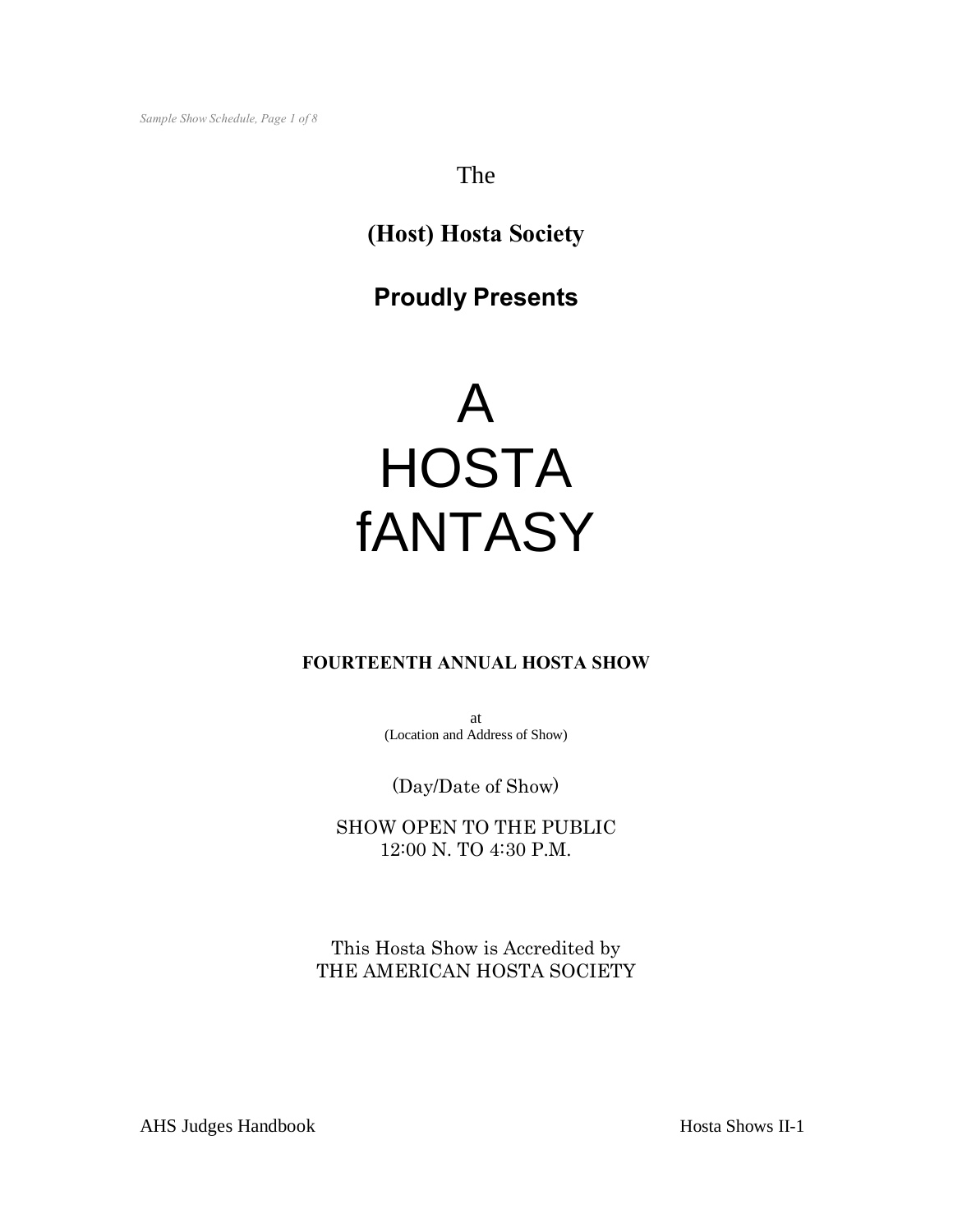# **GENERAL SHOW RULES**

- 1. Anyone who wishes to exhibit may do so. However, Section and higher awards are limited to AHS members. Any exhibitor who is not an AHS member and wins a section or higher award will be asked to become an AHS member. If the winner refuses membership, the Show Chair may either present the award to the next qualified entry or leave the award vacant.
- 2. Entries will be received from 3:00 P.M. to 7:00 P.M. on Friday (Date) and from 7:30 A.M. to 9:30 A.M. on Saturday, (Date). Entries received after 9:30 A.M. will be placed in a non-competitive exhibit area without exception. Judging will begin at 10:00 A.M. All entries must remain in place until 4:30 P.M. Entries must be removed by 5:00 P.M. Entries remaining after 5:00 P.M. will be disposed of by the Staging Committee. Entry tags, ribbons, and awards may also be claimed from 4:30 P.M. to 5:00 P.M.
- 3. Entry tags must be properly completed by the exhibitor. Incorrect entry tag information will be corrected by the Classification Committee and entries may be disqualified at the discretion of the Classification Committee.
- 4. During the time of judging, only the Show Chair, Show Co-Chair, AHS Judges Chair, Judges, and Clerks are permitted in the immediate judging areas.
- 5. Divisions I-Horticulture, II-Container Grown Hosta, III-Trough/Container Gardens Arranged For Effect and IV-Educational Displays will be judged by panels of three to four American Hosta Society show judges including one master judge per panel. The American Hosta Society Point Scoring System will be used to break a tie in judging major awards. Each panel of judges will be the final authority of each class it judges.
- 6. Division VI-Artistic Design will be judged by National Council of Flower Show Judges.
- 7. All decisions of the judges are final.
- 8. Care will be taken, but no responsibility shall be incurred by any person, group, or organization for any accidents, damages, injuries, thefts, or omissions or commissions of any kind or nature from this show.
- 9. All entries designated as registered cultivars and species shall either be listed in the current yearors AHS Hosta Show Classification List or shall have had registration data recorded in an official publication of The American Hosta Society by the date of the show in order to be considered registered for show purposes.
- 10. For all show divisions, provided entries score the minimum points, each sub-class (or class if there are no subclasses or section if there are no classes) is allowed the awarding of only one blue, one red, one yellow, and one white ribbon. In Division I, Sections I-V and Section XI, each registered cultivar or species constitutes a separate name sub-class. Each seedling or sport entry in Sections VI-X is a separate sub-class and is eligible for any ribbon. For Section XII, each unregistered named cultivar constitutes a separate name sub-class within each alphabetical letter class.

#### 11. **Division I – Horticulture (Cutleaf) Rules**

Containers will be provided by the (host) Hosta Society.

Bloom scapes are not permitted in this division.

Sections I 6 V (Registered Cultivars and Species), XI (Youth Exhibits) and XII (Unregistered Named Cultivars) require ONE leaf per entry. Sections VI 6 X require TWO leaves per entry. Sports shall be indicated on the entry tag as  $\delta$ Sport of (Name of Cultivar) $\delta$ . Seedlings shall be indicated on the entry tag as  $\delta$ Seedling (Hybridizer $\delta$ s Identification Number)ö.

An exhibitor may enter more than one horticultural specimen in a single class provided each entry is of a different variety**. Multiple entries of the same cultivar are not permitted.** All entries must have been grown by the exhibitor.

Persons placing entries in Section XI-Youth Exhibits must be 18 years of age or younger as of the date of the show.

All leaves entered should be representative of the plant as a whole and should be taken from plants approaching maturity.

#### AHS Judges Handbook **Hosta Shows II-2 Hosta Shows II-2**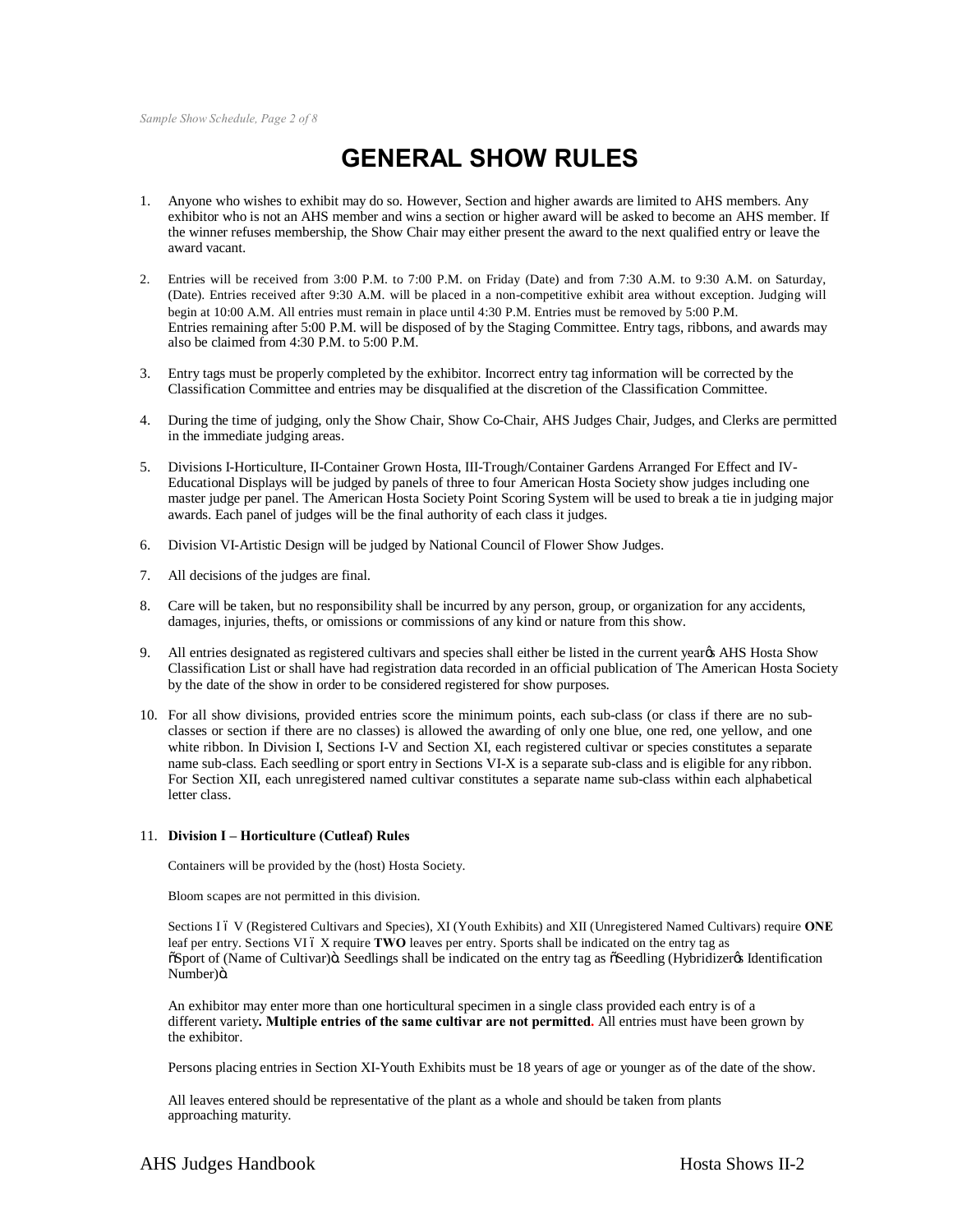*Sample Show Schedule, Page 3 of 8*

#### 12. **Division II – Container Grown Hosta Rules**

Container-grown hostas must have been grown by the exhibitor and must be established in the containers in which they are grown**. Only registered cultivars or hosta species may be exhibited in this division and only one hosta may be grown in each container.** Container and plant must be clean. The plant should be centered in the container. Inner containers or container liners are allowed but must not be visible. Only one type of ground cover material is allowed per exhibit. Ground covers may be any natural nonliving material such as bark chips or stones, or an indigenous moss of one variety only.

#### 13**. Division III – Trough/Container Gardens Arranged for Effect Rules**

Self 6 contained trough or container gardens of any size may be entered for judging as an arrangement.

Multiple varieties of hosta and other plant material may be used. **Hostas must be a strong focal point of the entry.** No artificial plant material is allowed. Plants and container must be clean. Accessories are permitted.

Individual plants need not be identified. However, if the exhibitor would like to identify the material, an identification ledger card to the side of the exhibit is acceptable.

#### 14. **Division IV – Educational Displays Rules**

Educational displays must pertain to Hosta.

#### 15. **Division V – Non-Competitive Exhibits Rules**

Entries in this division are not judged. The exhibit may be a single cut leaf, a hosta bloom scape, a container grown plant, or any other display deemed to be of interest to the show observers. However, the plant material must be hosta predominant, the exhibit must be tastefully presented, and the material must be in good condition. The Show Chair may refuse placement of any exhibit that does not meet these requirements.

#### 16. **Division VI – Artistic Design Rules**

Hosta leaves must be the predominant foliage in the design. Some dried and/or treated plant materials and hosta blooms are permitted. No artificial flowers, fruit, or foliage may be used. Contrived flowers made from hosta leaves are permitted.

An exhibitor may enter one entry per class. Plant material need not be grown by the exhibitor but the design work must be the work of the exhibitor.

Staging for all classes will be skirted tables that are 30ö deep by 30ö wide and covered with white tablecloths. Back-ground is beige-colored walls. Overlays and accessories are permitted but should not exceed dimensions set in the class rules. The Artistic Design committee reserves the right to move an entry to improve spacing if the exhibitor is unavailable to do so.

Pre-registration is required. Exhibitors are requested to register their entries in advance with (name, address, e-mail address, telephone number of the Design Chair). The Design Chair will provide additional class definitions, rules and requirements, and exhibition instructions upon registration.

In each class, the designer is asked to interpret the class title.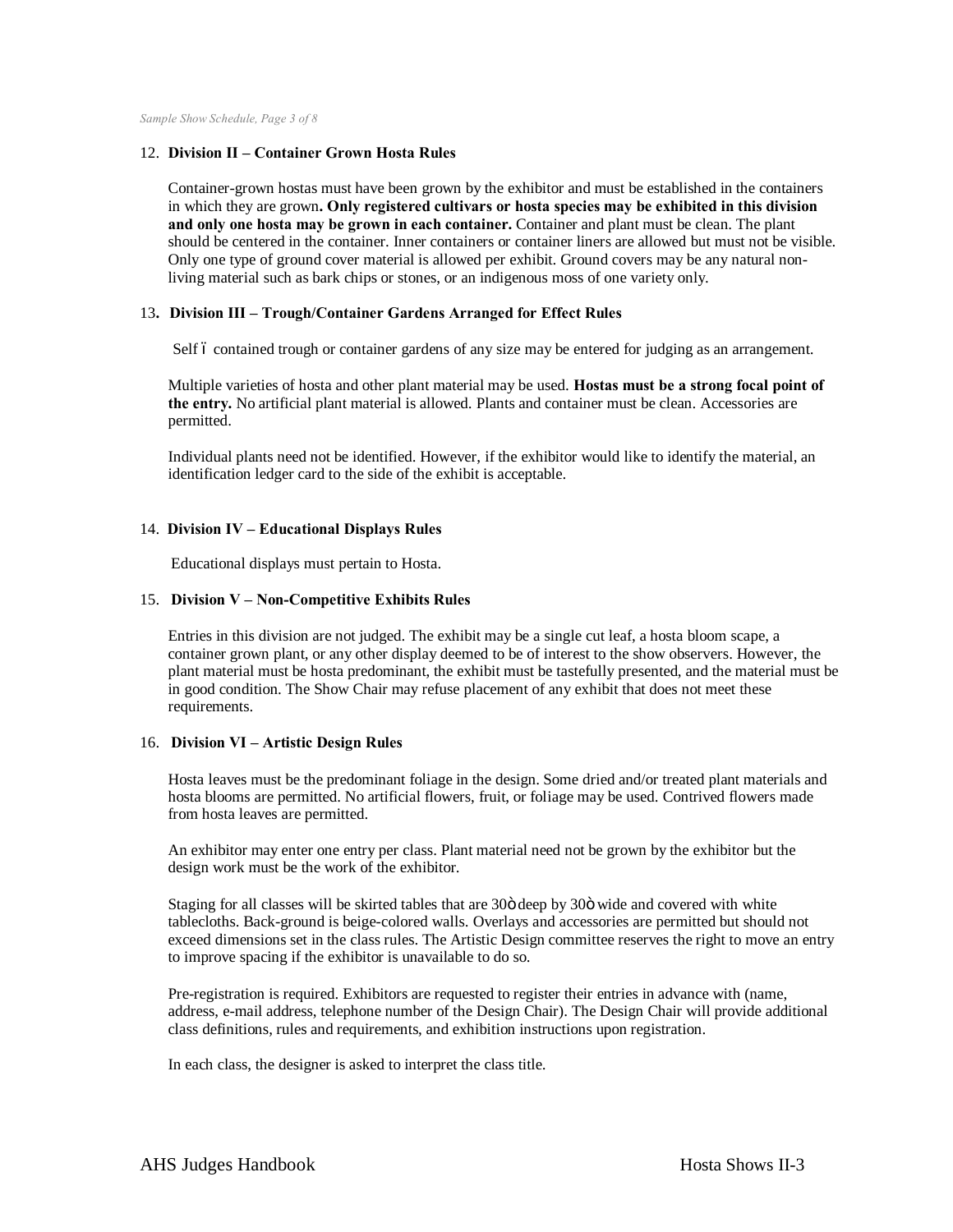*Sample Show Schedule, Page 4 of 8*

#### **17. Division VII – Specialty Division**

Items of Local Interest (Such as Scape/Bloom Entries) and Specialty Show Items Such as Seedlings Grown in Containers.

Division VII may be offered in National Convention shows and general local shows provided the Show Committee specifies the theme for the division in its Show Schedule along with proposed Rules, Awards, and Point Scales for Judging for the Division; and provided the AHS Exhibitions Chair approves Rules, Awards, and Point Scales for Judging for the division.

With approval by the AHS Exhibitions Chair, Division VII may stand alone at AHS accredited Specialty Shows such as First Look as the only offered division provided the theme of the division and associated Rules, Awards, and Point Scales for Judging are specified in the Show Schedule.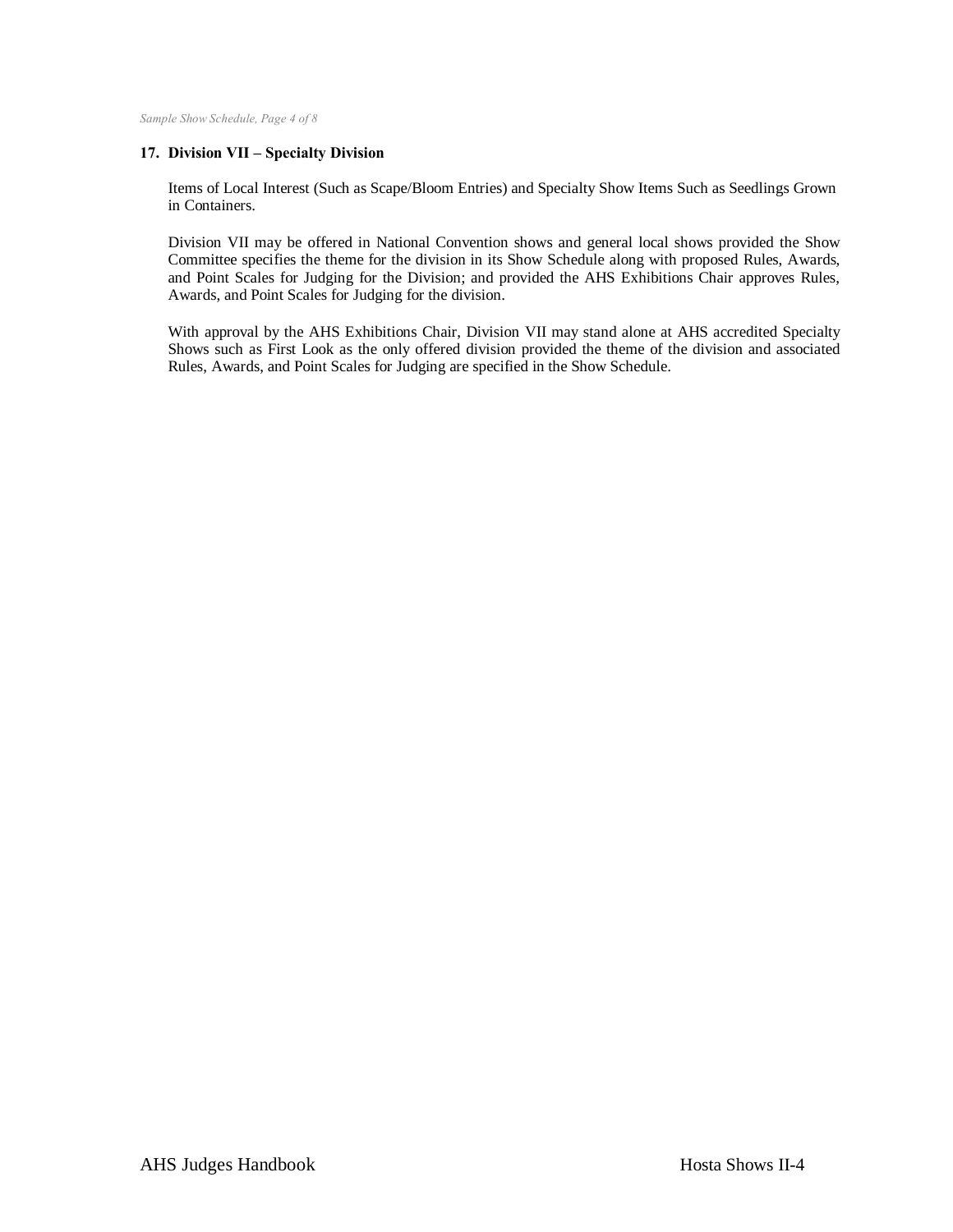# **SHOW DIVISIONS**

#### **DIVISION I – HORTICULTURE (Cutleaf)**

| <b>Section I</b>    | <b>Giant-Leaved Registered Cultivars and Species</b>      |
|---------------------|-----------------------------------------------------------|
| <b>Section II</b>   | <b>Large-Leaved Registered Cultivars and Species</b>      |
| <b>Section III</b>  | <b>Medium-Leaved Registered Cultivars and Species</b>     |
| <b>Section IV</b>   | <b>Small-Leaved Registered Cultivars and Species</b>      |
| <b>Section V</b>    | Miniature-Leaved Registered Cultivars and Species         |
| <b>Section VI</b>   | <b>Giant-Leaved Unregistered Sports and Seedlings</b>     |
| <b>Section VII</b>  | <b>Large-Leaved Unregistered Sports and Seedlings</b>     |
| <b>Section VIII</b> | <b>Medium-Leaved Unregistered Sports and Seedlings</b>    |
| <b>Section IX</b>   | <b>Small-Leaved Unregistered Sports and Seedlings</b>     |
| <b>Section X</b>    | <b>Miniature-Leaved Unregistered Sports and Seedlings</b> |
| <b>Section XI</b>   | <b>Youth Exhibits of Registered Cultivars and Species</b> |
|                     | Displayed in Alphabetical Order                           |
| <b>Section XII</b>  | <b>Unregistered Named Hosta Cultivars</b>                 |
|                     | Displayed in Alphabetical Order                           |

**Entries in Sections I-X are to be displayed using the following Color Classes:**

| Class 1 – Green (All Shades)                         |
|------------------------------------------------------|
| Class 2 – Blue (All Shades)                          |
| Class 3 – Yellow (All Shades)                        |
| <b>Class 4 – White Margined</b>                      |
| a. Yellow, White, or Chartreuse Center               |
| <b>b. Green to Blue Center</b>                       |
| <b>Class 5 – Yellow Margined</b>                     |
| a. Yellow, White, or Chartreuse Center               |
| <b>b. Green to Blue Center</b>                       |
| Class 6 – Green or Blue Margined                     |
| a. Yellow, White, or Chartreuse Center               |
| b. Green to Blue Center (distinct from margin color) |
| Class 7 – Streaked or Mottled                        |
| Class 8 – Others (including early season variants)   |

#### **DIVISION II – CONTAINER GROWN HOSTA**

**Section I Container Displays Not exceeding a Total Height or Width of 18 Inches**

**Section II Container Displays with Height or Width of Greater Than 18 Inches**

#### **DIVISION III – TROUGH/CONTAINER GARDENS ARRANGED FOR EFFECT**

| <b>Section I</b>   | <b>Concrete Composite</b>                     |
|--------------------|-----------------------------------------------|
| <b>Section II</b>  | Ceramic, Terra Cotta, Bronze and Other Metals |
| <b>Section III</b> | Plastics and all man-made materials           |
| <b>Section IV</b>  | Natural Materials, Stone, Wood, Baskets, etc. |

#### **DIVISION IV – EDUCATIONAL DISPLAYS**

#### **DIVISION V – NON-COMPETITIVE EXHIBITS**

#### **DIVISION VI – ARTISTIC DESIGN**

| <b>Class I</b>   | Cinderella's Ball         |
|------------------|---------------------------|
| <b>Class II</b>  | <b>The Crane Princess</b> |
| <b>Class III</b> | Wizard of Oz              |
| <b>Class IV</b>  | Thumbelina                |
| <b>Class V</b>   | Peter Pan                 |

Pre-registration is required for exhibition in this division. Contact the Design Chair for additional class definitions and requirements, and exhibition instructions.

### **DIVISION VII – SPECIALTY DIVISION**

AHS Judges Handbook Hosta Shows II-5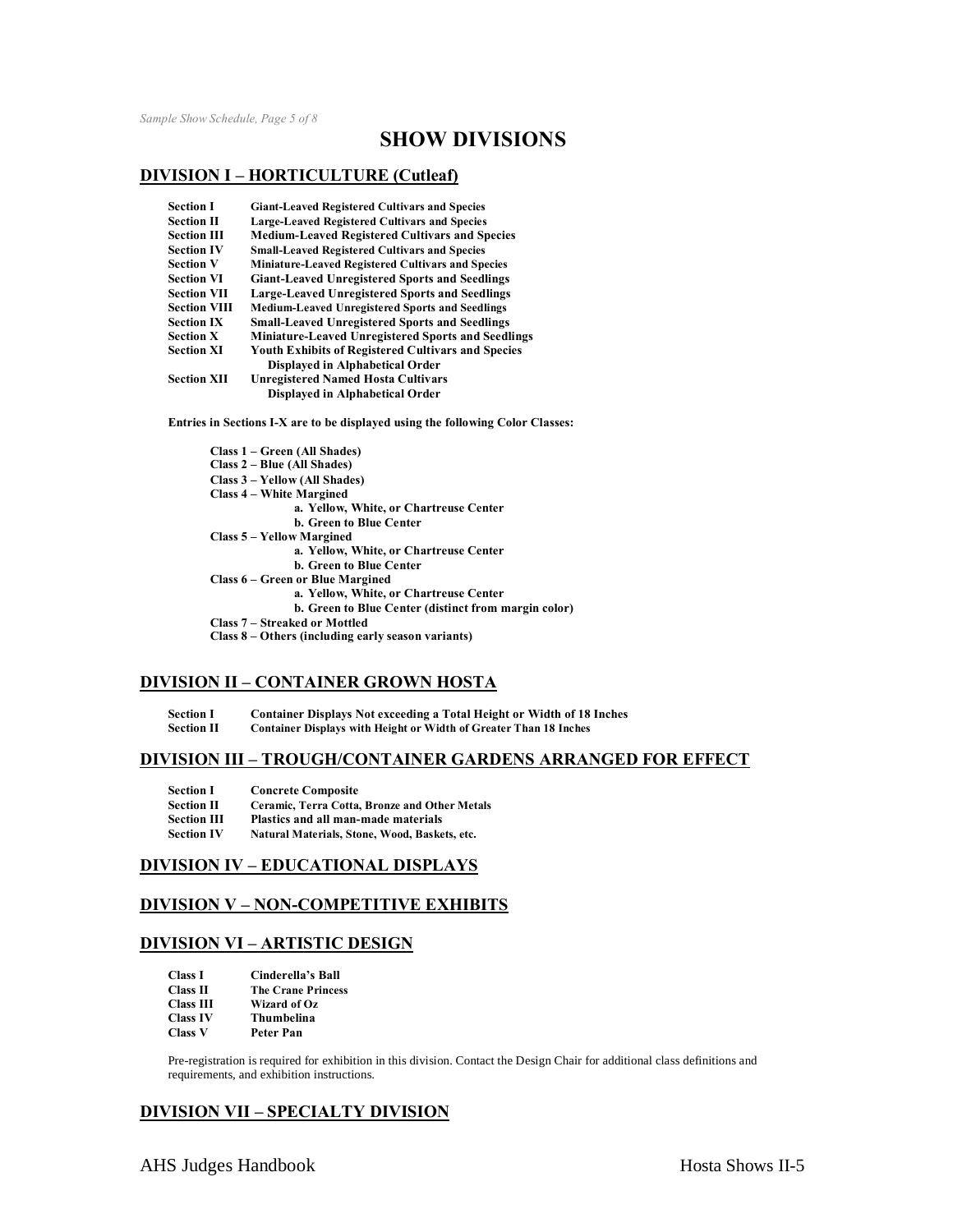## **SHOW AWARDS**

**Best of Show - Horticulture** 6 Awarded to the best species or registered cultivar entry in Division I 6 Horticulture and is selected from the section winners in Sections I-V and Section XI. (Please note that entries in Section XII 6 Unregistered Named Cultivars are not eligible to receive this award.) This award is a large triple streamer blue and white rosette ribbon and a prize.

**Best Seedling or Sport Award** 6 Awarded to the best seedling or sport entry in Division I 6 Horticulture and is selected from the section winners in Sections VI-X. This award is a large triple streamer green and white rosette ribbon and prize.

**Best Artistic Design Award –** Awarded to the best entry in Division VI-Artistic Design. This award is chosen from the Best of Class winners in the division. The award is a large triple streamer blue and white rosette ribbon and prize.

**Sweepstakes Award** 6 Awarded to the exhibitor who wins the largest number of blue ribbons in Division I ó Horticulture. (In case of a tie, count red ribbons, then yellow ribbons if necessary to break the tie.) This award is a certificate, and a medium triple streamer blue rosette ribbon and prize.

**Grand Awards** 6 Awarded to the best entries in Division II 6 Container Grown Hosta, Division III 6 Trough/Container Gardens Arranged for Effect, Division IV 6 Educational Displays, and Division VI 6 Artistic Design. In order to win, entries must have scored 95 points. For Divisions II and III, Grand Awards will be chosen from the Section Award winners. These awards are medium triple streamer purple rosette ribbons and prizes.

**Section Awards** 6 Awarded to the Best of Section winners in divisions containing sections. All section award winners must have scored at least 95 points. These awards are medium single streamer purple ribbons.

**Class Awards**  $\acute{o}$  Awarded to Best of Class winners in divisions containing classes. All class award winners must have scored at least 95 points. These awards are single streamer green ribbons.

The following ribbon awards are awarded in accordance with rules set forth by AHS:

**First Place Blue Ribbons**  $\acute{o}$  Entries must score 90 or more points to receive this award.

**Second Place Red Ribbons**  $\acute{o}$  Entries must score 85 or more points to receive this award.

**Third Place Yellow Ribbons**  $\acute{o}$  Entries must score 80 or more points to receive this award.

**Fourth Place White Ribbons** - Entries must score 75 or more points to receive this award.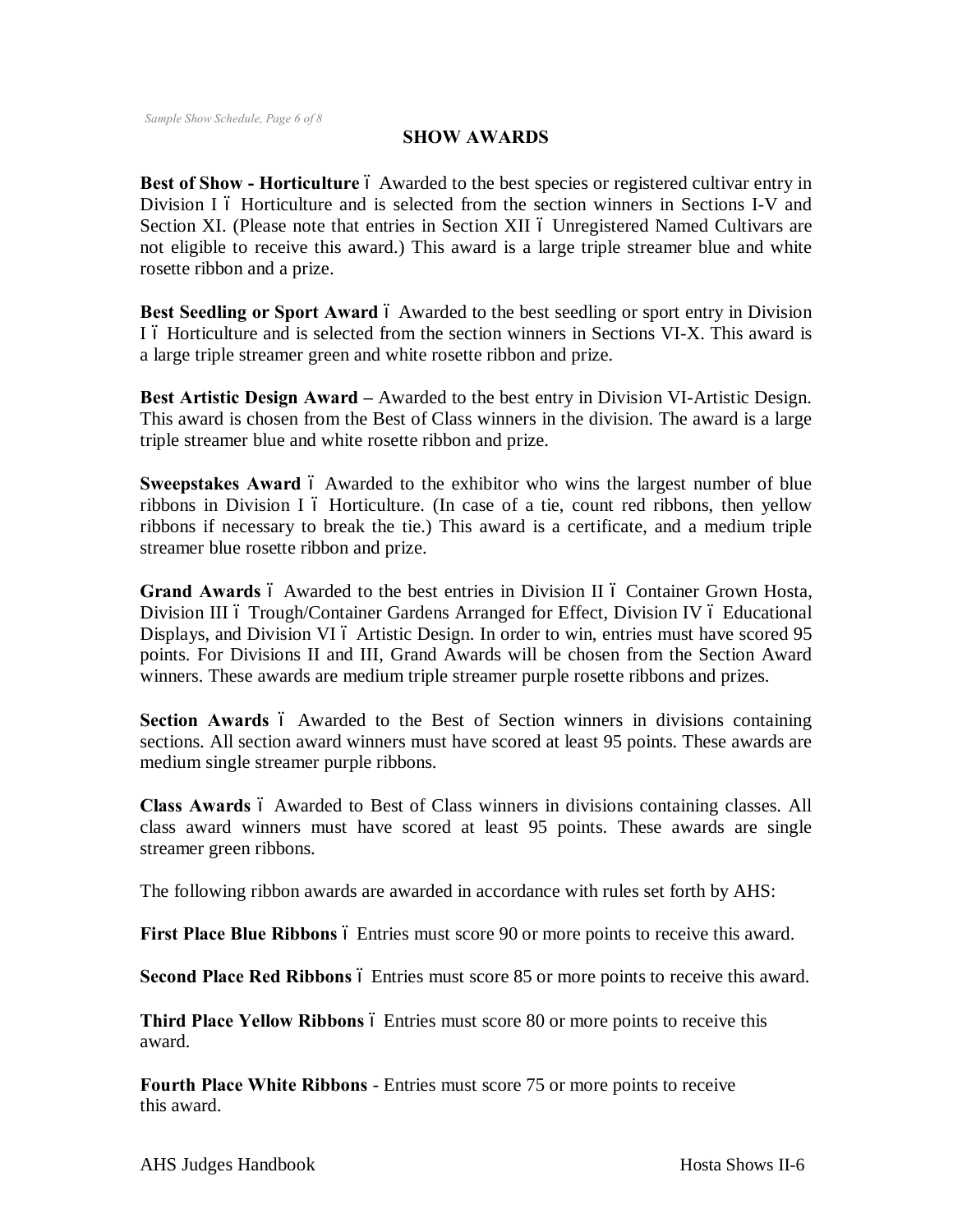# **THE AMERICAN HOSTA SOCIETY POINT SCALES FOR JUDGING HOSTA**

#### **REGISTERED CULTIVARS AND SPECIES DIVISION I, SECTIONS I – V and SECTION XI**

| <b>TOTAL POINTS</b>    | 100 |
|------------------------|-----|
| Condition and Grooming | 15  |
| Substance              | 15  |
| Texture                | 15  |
| Color and Pattern      | 25  |
| Size                   | 15  |
| Form                   | 15  |

#### **UNREGISTERED NAMED HOSTA CULITVARS DIVISION I, SECTION XII**

| <b>TOTAL POINTS</b>    | 100 |
|------------------------|-----|
| Condition and Grooming | 15  |
| Substance              | 15  |
| Texture                | 15  |
| Color and Pattern      | 25  |
| Size                   | 15  |
| Form                   | 15  |

#### **UNREGISTERED SEEDLINGS AND SPORTS DIVISION I, SECTIONS VI – X**

| <b>TOTAL POINTS</b>    | 100 |
|------------------------|-----|
| Condition and Grooming | 10  |
| Substance              | 10  |
| Texture                | 10  |
| Color and Pattern      | 10  |
| Form and Size          | 10  |
| Distinction            | 50  |

#### **CONTAINER GROWN HOSTA DIVISION II**

| <b>TOTAL POINTS</b>    | 100 |
|------------------------|-----|
| Container              | 10  |
| Condition and Grooming | 15  |
| Substance              | 10  |
| Texture                | 10  |
| Color and Pattern      | 25  |
| Size                   | 15  |
| Form                   | 15  |
|                        |     |

#### **TROUGH/CONTAINER GARDENS ARRANGED FOR EFFECT - DIVISION III**

| <b>TOTAL POINTS</b>               | 100 |
|-----------------------------------|-----|
| Container Relative to Arrangement | 20  |
| Arrangement                       | 30  |
| Condition                         | 30  |
| Variety                           | 20  |

#### **EDUCATIONAL DISPLAYS DIVISION IV**

| <b>TOTAL POINTS</b>                   | 100 |
|---------------------------------------|-----|
| Arrangement, Attractiveness, Neatness |     |
| Staging                               | 50  |
| Theme, Originality, Materials Used    |     |
| <b>Educational Value</b>              | 50  |
|                                       |     |

#### **NON-COMPETITIVE EXHIBITS DIVISION V**

Not Judged 6 No Scale of Points

#### **ARTISTIC DESIGN DIVISION VI**

| 20  |
|-----|
| 42  |
| 12  |
| 10  |
| 16  |
| 100 |
|     |

#### **SPECIALTY DIVISION DIVISION VII**

Theme and point scales determined by show committee and approved by AHS Show Chair.